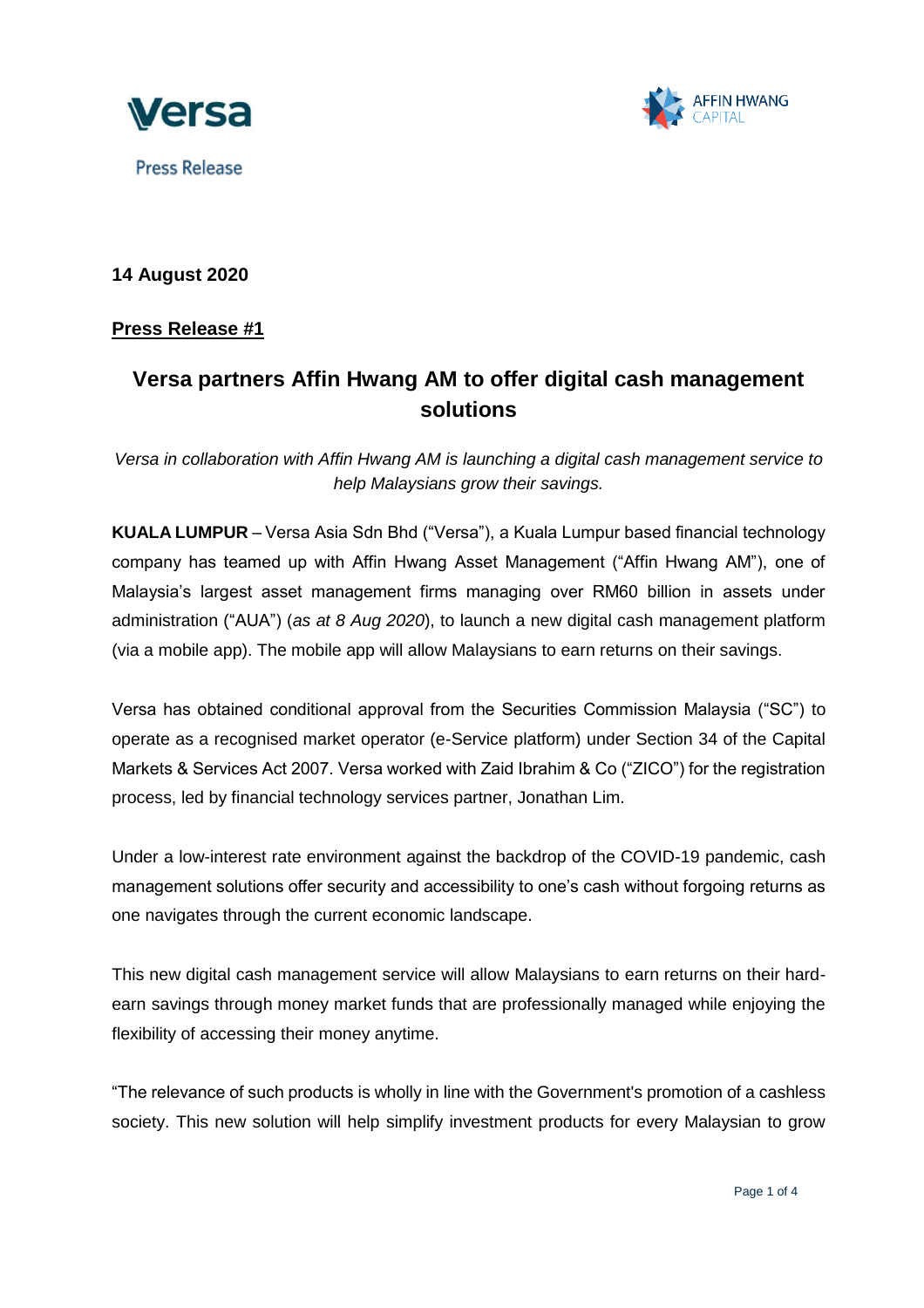



their wealth while providing sufficient liquidity to access their cash investments," said Allen Woo, Chief Innovation Officer of Affin Hwang AM.

"Cash management solutions were traditionally only accessible to sophisticated investors and not readily available to all Malaysians. We are democratising access to such products together with Affin Hwang AM to bring these solutions to every Malaysian regardless of wealth status," said Teoh Wei-Xiang, CEO of Versa.

Meanwhile, Versa and Affin Hwang AM have secured a Memorandum of Understanding ("MoU") with a leading global payment network with over 50 million global touchpoints to work towards a real-time balance card linked to Affin Hwang AM's money market funds.

**-** Continued in next page -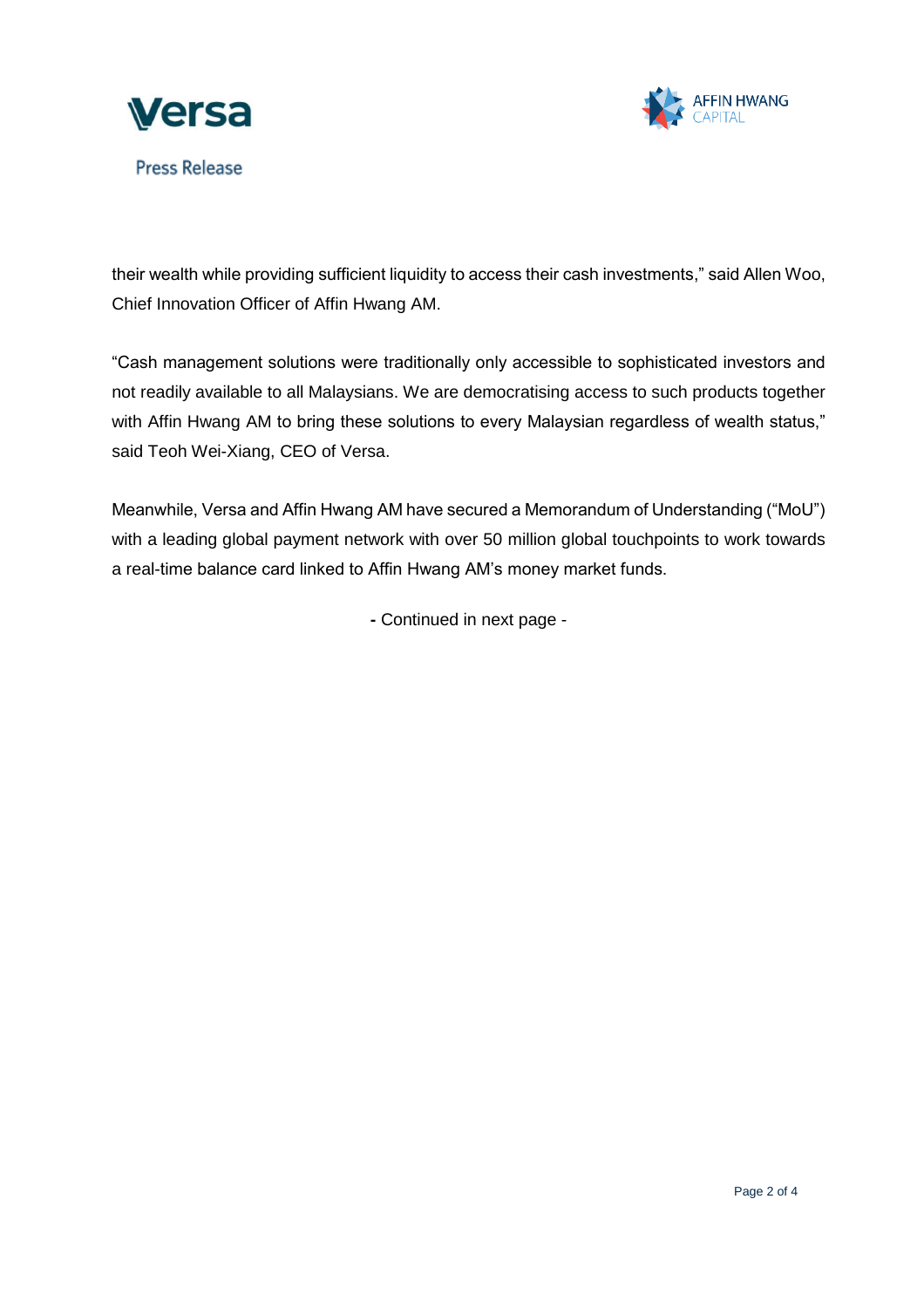



# **14 August 2020**

## **Press Release #2**

# **Versa announces the appointment of two new board members**

*Malaysian financial technology start-up, Versa Asia Sdn Bhd, announces key board appointments to strengthen areas such as strategy, governance and business development.*

**KUALA LUMPUR** – Versa Asia Sdn Bhd ("Versa" or the "Company"), a Kuala Lumpur based financial technology company today announced the appointment of Dato' Noorazman bin Abd Aziz and Mr Teoh Cheng Chuan as non-executive members of the Company's Board of Directors. Dato' Noorazman, the former Executive Director, Investment of Khazanah Nasional Berhad, has also accepted the role as Chairman.

Founded in 2019, the start-up recently teamed up with Affin Hwang Asset Management ("Affin Hwang AM"), one of Malaysia's leading asset management firms with RM60 billion in assets under administration ("AUA") (as at 8 August 2020), to launch a digital cash management platform (via a mobile app). The mobile app will allow Malaysians to earn returns on their savings through money market funds while enjoying the flexibility of accessing their money anytime.

The board appointments were timely as the company recently announced that it had obtained conditional approval from the Securities Commission Malaysia ("SC") to operate as a recognised market operator (e-Service platform) under Section 34 of the Capital Markets & Services Act 2007.

"I am very pleased to welcome Dato' Noorazman and Mr Teoh as our new board members. The board has vast leadership experiences in regulated activities and their appointments signal our ambition to be held to the highest standard of governance," said Teoh Wei-Xiang, CEO of Versa.

**- End of Press Release –**